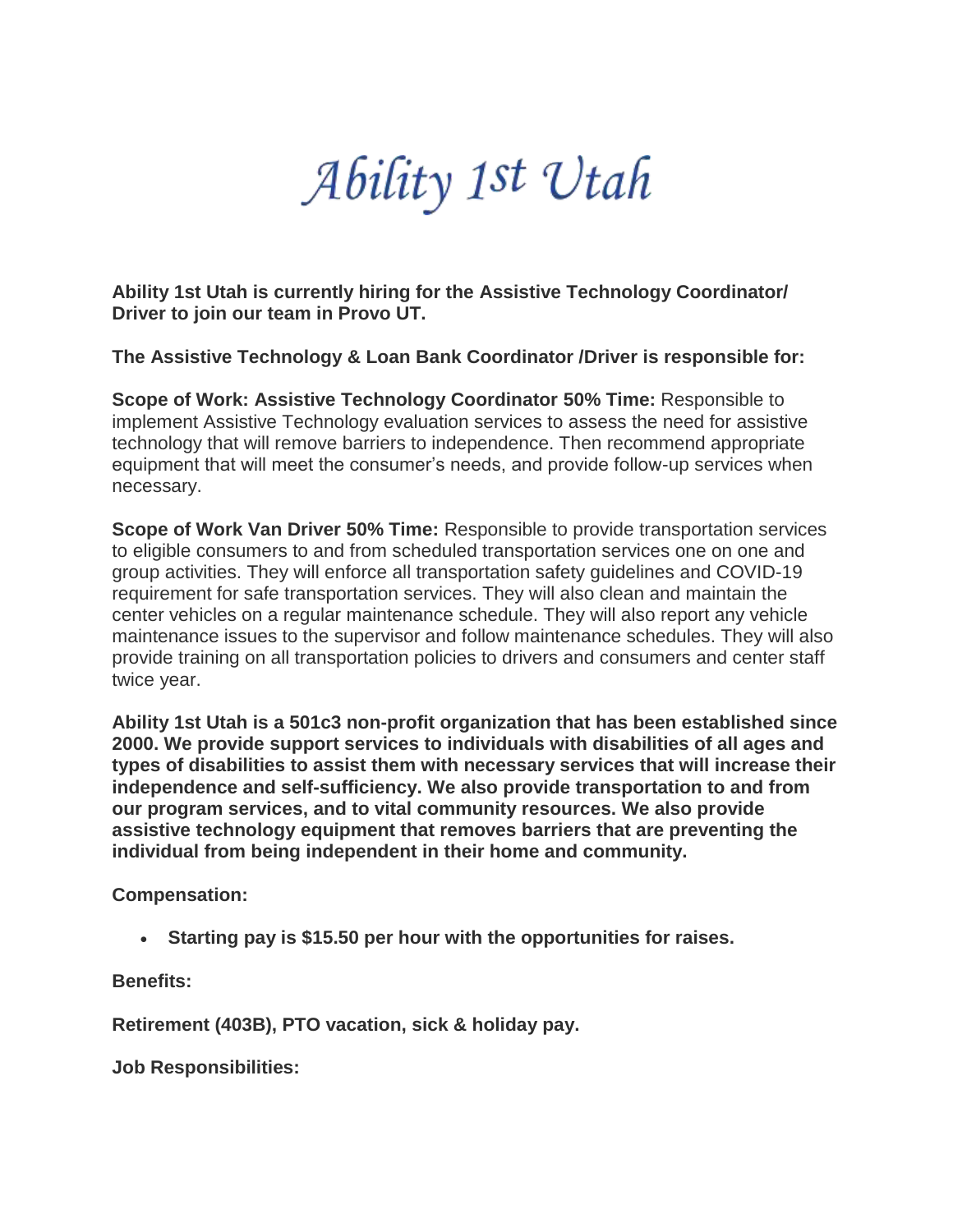**Assistive Technology Coordinator:**

**Task 1: Provides Assistive Technology Evaluations.**

**Task 2: Increase knowledge of Assistive Technology resources.**

**Task 3: Cultivate working relationships with vendors other agencies and organizations that provide assistive technology resources.**

**Task 5: Implement Outreach Activities to generate new referrals for Assistive Technology Services in the Center's service area.**

**Task 6: Provide follow-up training & technical support to consumers that received assistive technology.**

**Van Driver:**

**Task 1: Provides Transportation for Ability 1st Utah consumers to and from Center activities and classes.** 

**Task 2: Inputs transportation services data into the Ride Pilot program for reporting requirements.**

**Minimum Qualifications:**

- **Associates Degree in the Human Service field; or High School/GED and two years' experience working with people disabilities, or five years' experience empowering people with disabilities is preferred.**
- **Must have strong written & verbal communication skills.**
- **Must have good computer skills in (Microsoft applications Word, Excel, Power point.)**
- **Demonstrates knowledge of assistive technology and community resources.**
- **Demonstrates good public speaking skills.**
- **Ability to work on multiple assignments with minimal supervision.**
- **Has a good working knowledge of Assistive Technology equipment and how it work and the ability to maintain or repair equipment.**
- **Must have a good driving record and must have a current driver's license, insurance and registration.**
- **Willingness & ability to utilize your own transportation for work related duties as needed (with reimbursement).**
- **Must have good interpersonal skills.**
- **This job position requires you to lift up to fifty to seventy-five pounds; can you perform this function? Or can you perform this function with or without a reasonable accommodation?**
- **Good organizational and time management skills.**